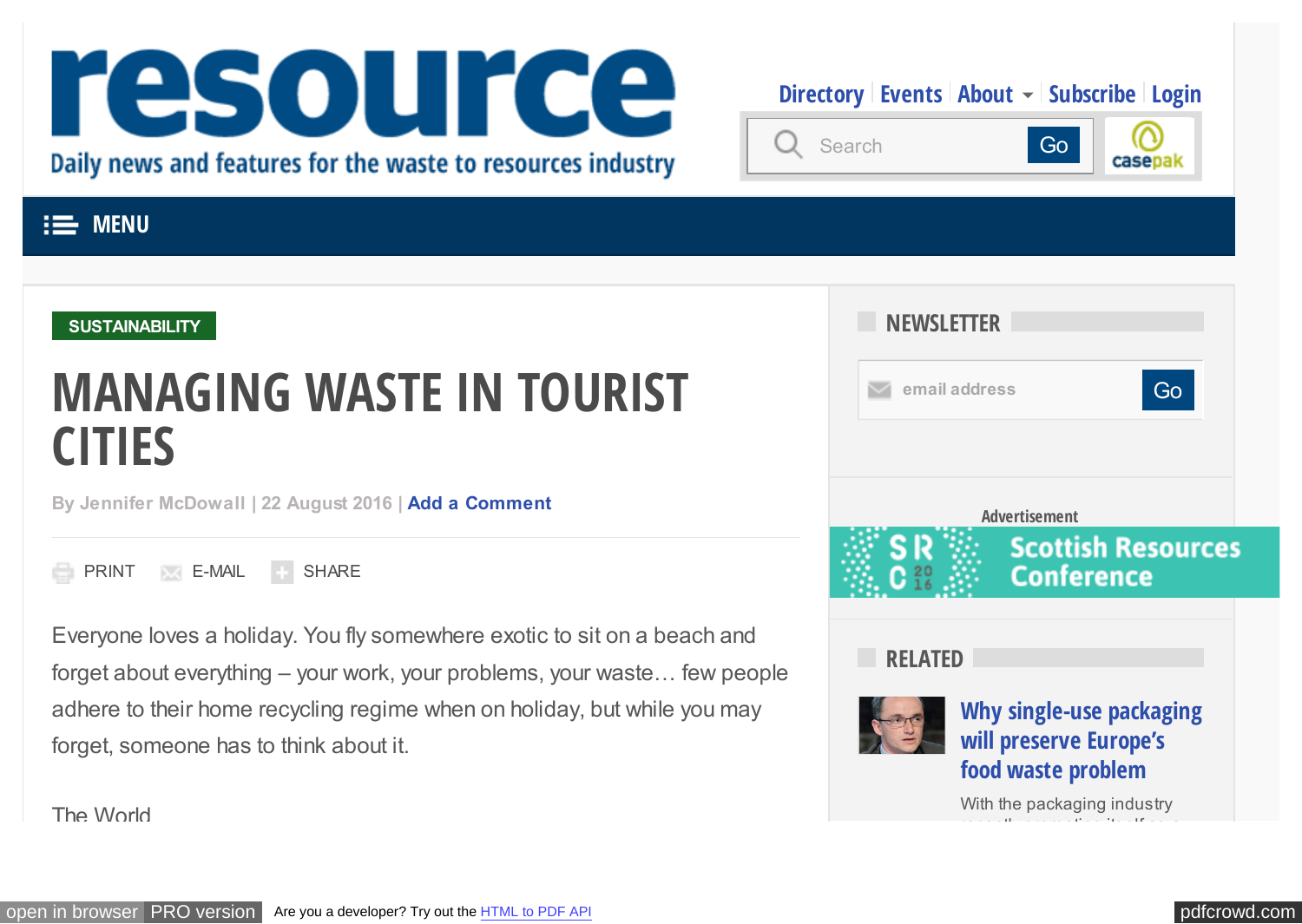Tourism **Organisation** estimates that revenue from international tourism in 2014 reached £950 billion, but your trip to that fabulous exotic city might be causing more problems than you realise, as there are multiple negative impacts tourism can have on the

The World



environment. These include putting a large demand on energy, resources and on the waste management system of the city you're in. The United Nations Environment Programme (UNEP) estimates that 4.8 million tonnes, 14 per cent of all solid waste, is produced each year solely by tourists.

recently promoting itself as a key part in the circular economy answer, the European Environmental Bureau's Piotr Barczak argues that single-use packaging is not the way to avoid Europe producing waste.



#### **[Ice cream waste creating](http://resource.co/article/ice-cream-waste-creating-green-energy-summer-11249) green energy this summer**

It's hot outside, but you don't necessarily have to feel guilty about eating that ice cream, as the by-products from its production could be being used to produce 'green' energy instead of going to landfill.

**POPULAR**



# **[£9 million to go unpaid to](http://resource.co/article/9-million-go-unpaid-new-earth-solutions-investors-11254) New Earth Solutions investors**

Creditors to the New Earth Solutions Group are likely to miss out on over £9 million after the waste management company was sold out of administration, according to the company's administrator.

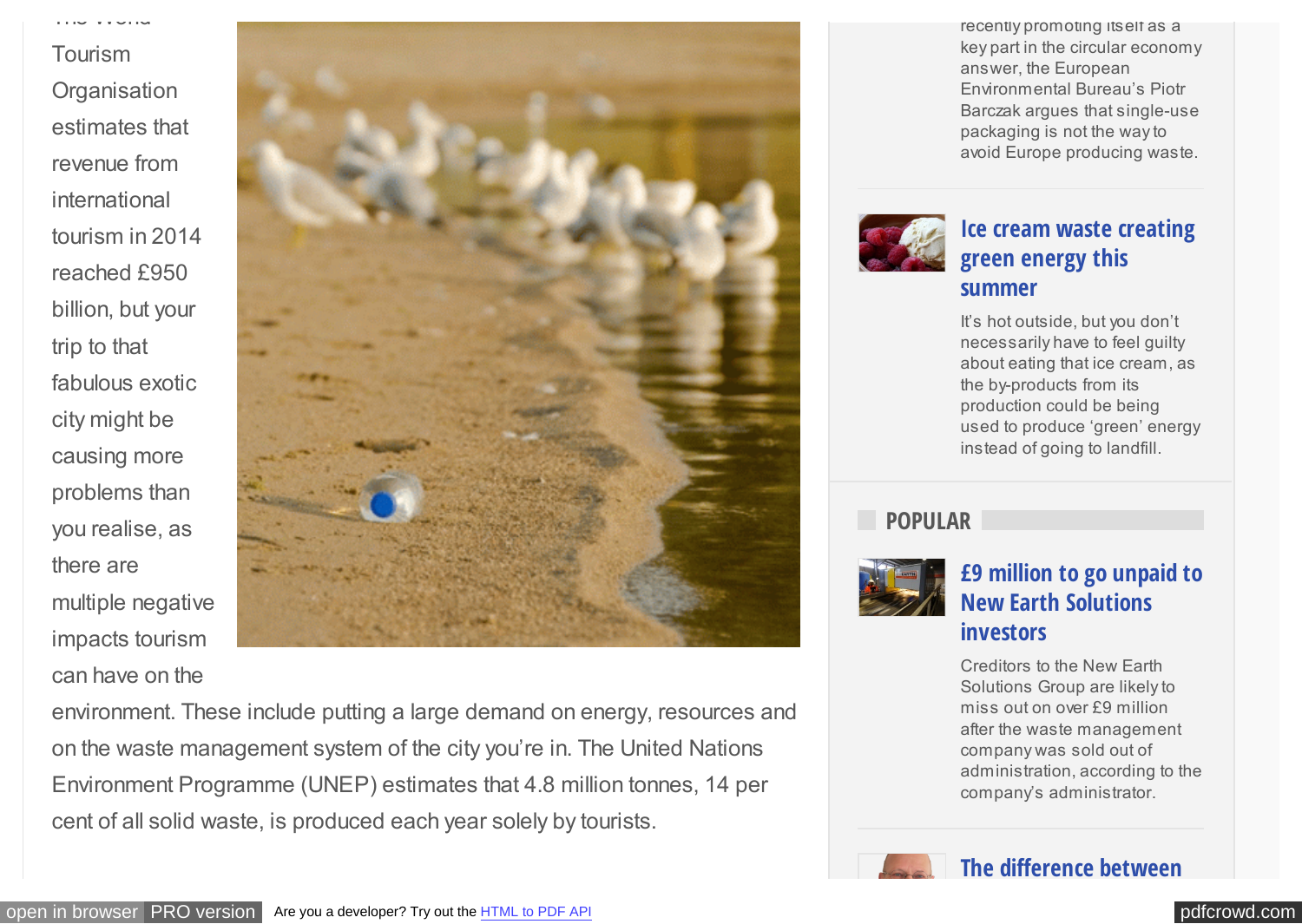This waste can potentially overload waste management systems, especially in destinations that are more rural in nature or have a low population. This increase is quite often seasonal as many cities have peak seasons in either winter or summer. Overloading, as well as tourists' lack of familiarity with differing waste systems, can lead to improper waste disposal, which can in turn lead to environmental problems such as groundwater or soil contamination and greenhouse gas emissions, among others.

Littering is also a particularly problematic issue in tourist areas, especially those on the coast, and can have extremely damaging effects on both the local landscape and the marine environment. A study by environmental consultancy Eunomia Research & Consulting earlier this year revealed that [over 80 per cent of the 12.2 million tonnes of plastic entering the sea every](http://resource.co/article/plastic-pollution-fight-should-start-beaches-11120) year comes from land-based sources, with litter like drinks bottles and other packaging being the largest contributor.

To overcome these problems, different areas have implemented strategies based on their specific priorities to increase the sustainability of their waste management systems.

#### **Local preservation**

All tourist cities have to cope with the amount of waste caused by tourists but if you live in a city which is home to a culturally significant UNESCO World



# **RDF and SRF**

As incineration becomes increasingly popular, Geert Cuperus from the European Recovered Fuel Organisation (ERFO) outlines the difference between SRF and RDF and the need for standardisation.



# **UK's first food waste [supermarket opens in](http://resource.co/article/uk-s-first-food-waste-supermarket-opens-leeds-11395) Leeds**

A new 'pay-what-you-feel' food surplus supermarket in Yorkshire is providing the public with the chance to grab unsold food from retailers and suppliers and prevent muchneeded supplies from disappearing into the bin.



# **[Resource's top ten](http://resource.co/article/Think_Tank/Resources_top_ten_difficult_recycle_household_items) difficult to recycle household items**

Resource has come up with its list of top ten difficult to recycle household items and wants to hear from you about your waste management bugbears

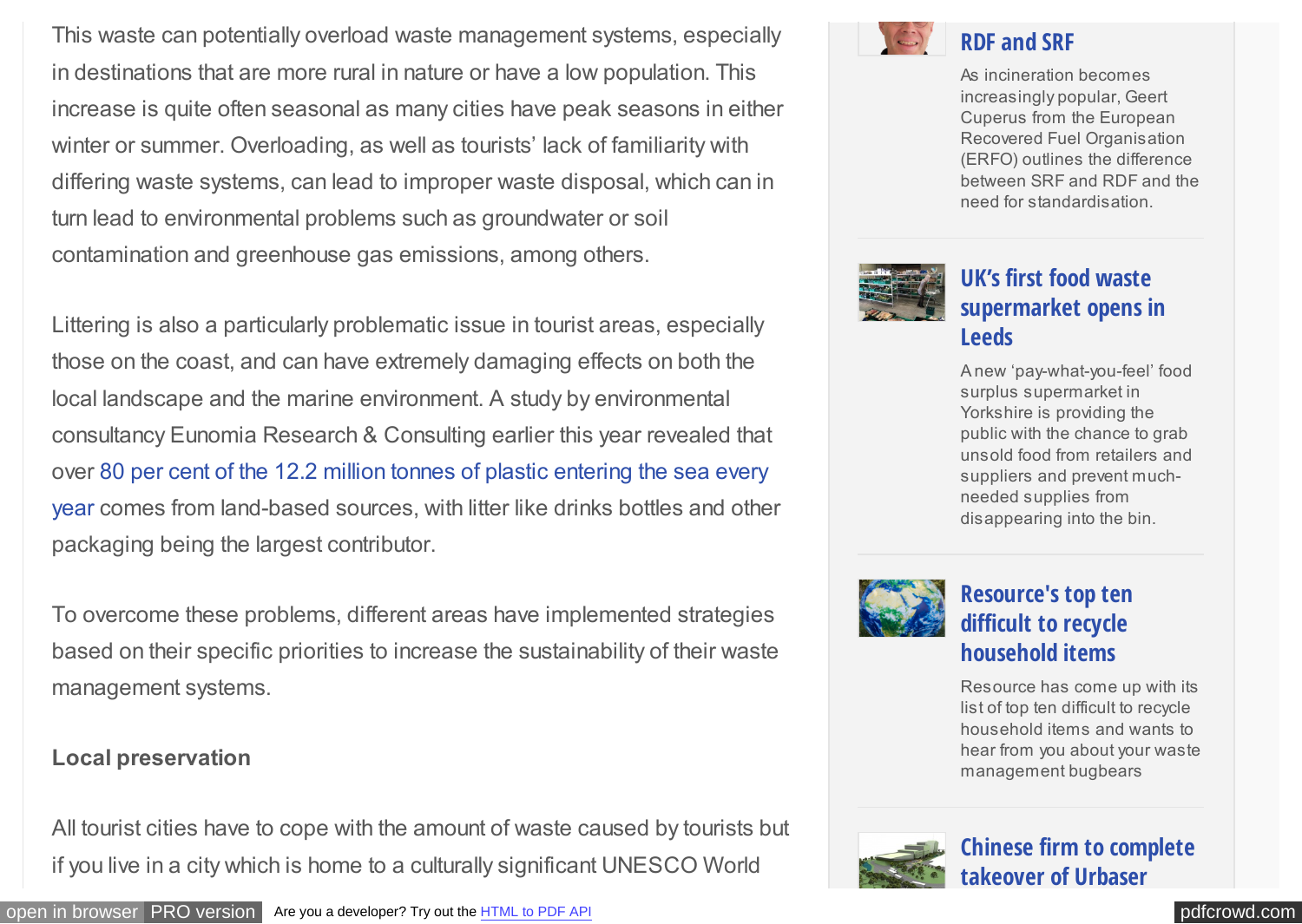Heritage site, then you have to worry about preservation, too.

World Heritage city Bergen is the second largest city in Norway and is known as the 'gateway to the fjords'. Bergen is in the process of developing an underground waste disposal system called The Bossnett to help maintain its medieval city centre.

This network of vacuum pipes is being constructed under the city centre and allows waste to be transported to the outskirts, where it is sorted and processed either via recycling or to retrieve energy which is used to heat the city.

By moving waste underground, the city believes, risk of fire, pest problems, litter, noise and the presence of waste vehicles can all be reduced. The first part was completed in 2015 and is already in use. It's similar to the automated vacuum assisted collections system (Avacs) used to deal with 10,000 tonnes of rubbish every day on Roosevelt Island in New York City, which receives over 50 million tourists every year.

Several European World Heritage cities have recently teamed up to tackle waste management issues specific to such locations by taking part in the Interregional Environmental Integration of Waste Management in European Heritage project (Intherwaste).

Waste management firm Urbaser is to be sold to a Chinese-controlled investment firm, its owners have confirmed.

# **SOCIAL MEDIA**

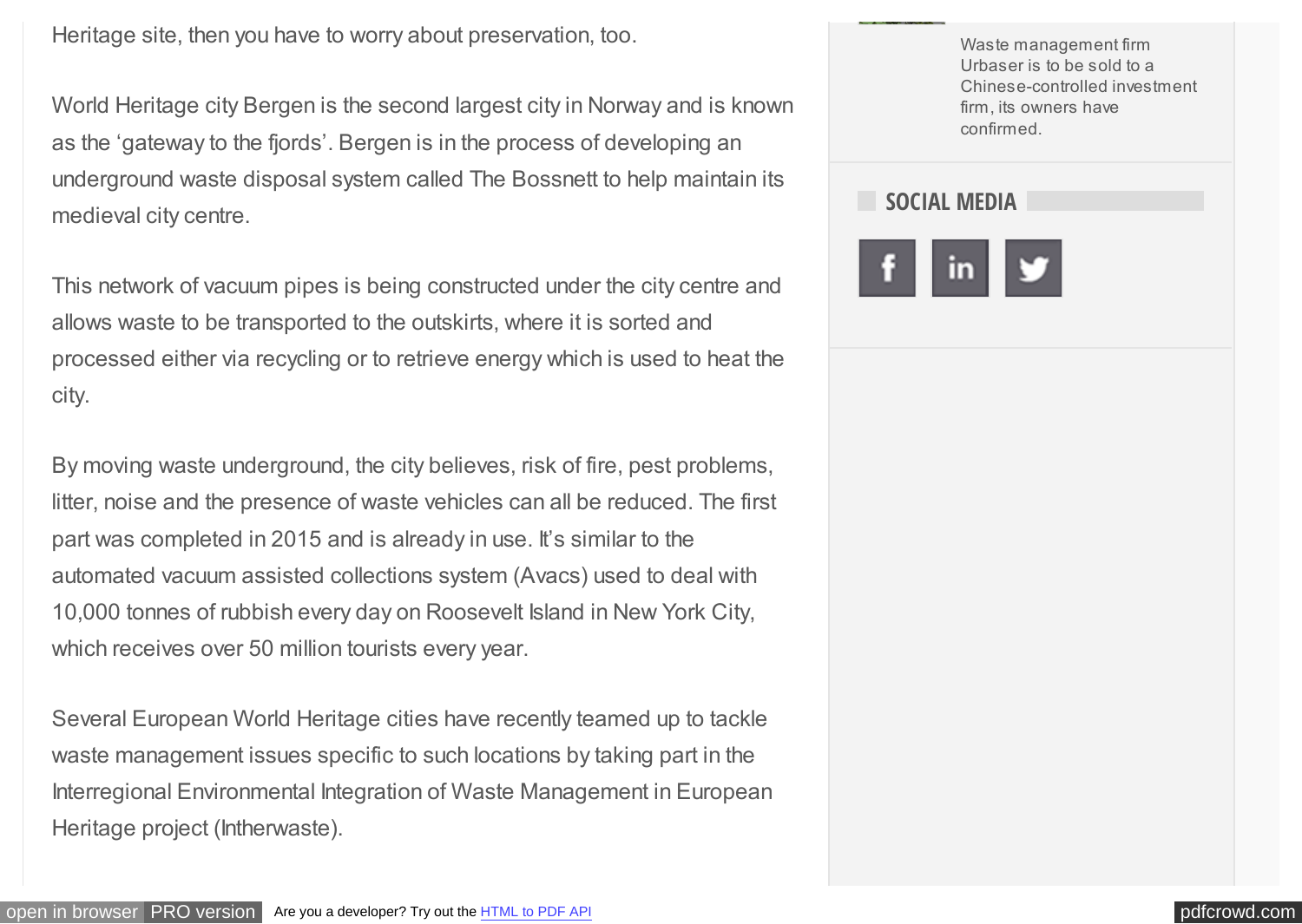This was launched in April 2016 as a means of developing better waste management solutions through sharing information and expertise between European Heritage cities. The project aims to aid in the difficult task of dealing with high amounts of waste while preserving the heritage of the member cities, which are also popular with tourists.

#### **Beach waste**

The combination of beach and waste doesn't make for a good holiday, so some areas are coming up with innovative ways to keep their beaches clean.

Officials in the coastal city of Larnaca in Cyprus are now using a recycling vending machine to encourage people holidaying in the popular Mckenzie Beach area to recycle their plastic, glass and metal packaging.

The vending machine, which until now hasn't been used in Cyprus, has been installed with the support of the Ministry of Agriculture, Rural Development and the Environment to reduce the solid municipal waste produced by hotels on beach, and in doing so will help reduce the amount of waste entering the sea.

Users of the EU-backed project will be rewarded with a one cent voucher for every item recycled which they can put towards parking, cultural events, the hire of sunbeds or umbrellas, or the money can be donated to charity when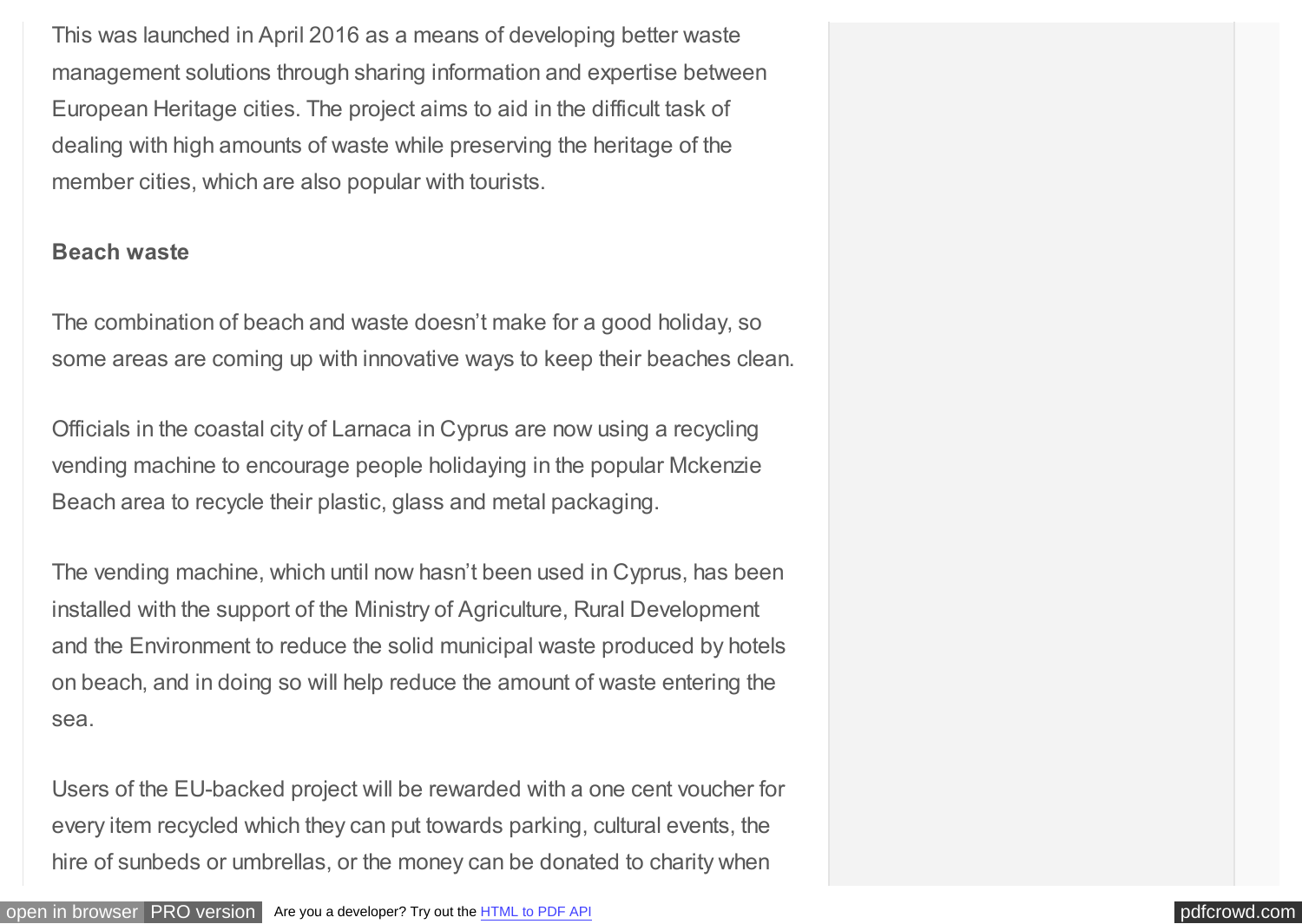the minimum of 50 cents is achieved.

#### **Biowaste**

When you're on holiday, with limited access to cooking and storage facilities, you produce a lot of food waste – the leftovers from one of the many restaurants you've eaten in, the fruit in the cocktail you didn't bother eating or the remains of the kebab you had on the way back from the pub. It all adds up. When you add that to the amount produced from every other holidaymaker in the same region, it adds up to a lot, and in some areas food waste, or biowaste, is the main barrier to achieving a sustainable waste management system.

In response, several Mediterranean countries, where biowaste produced ranges from 30-50 per cent of total waste arisings, started a three-year project to tackle the issue, which ended in 2015.

The Selective Collection of the Organic Waste in tourist areas and valorisation in farm composting plants (SCOW) project was originally developed to manage the amount of biowaste produced in the Mediterranean basin, including that arising from agricultural practices.

The aim of the collaboration was to 'close the cycle of biowaste' in different countries surrounding the Mediterranean Sea, namely Spain, Italy, Malta,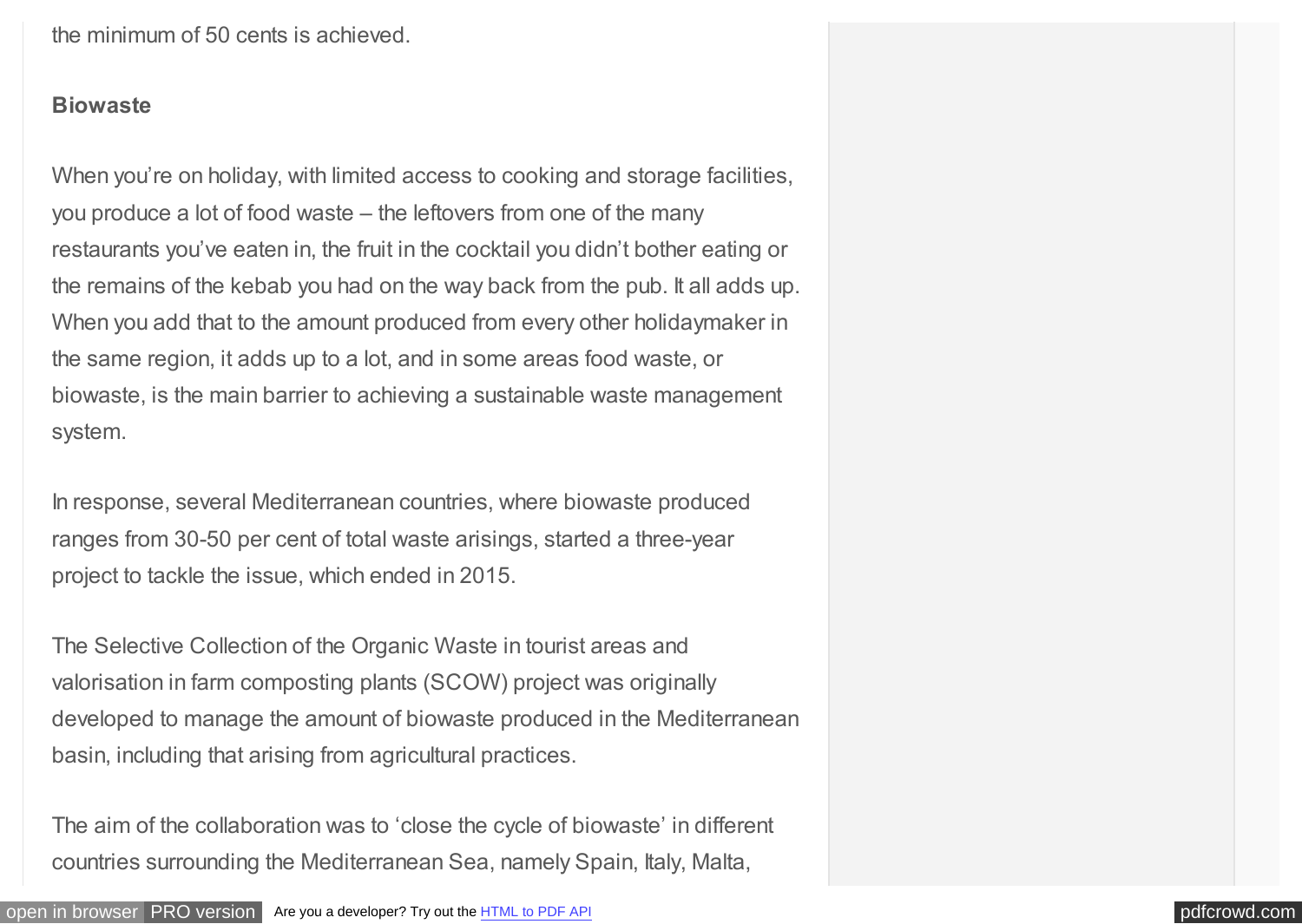Palestine, Israel and France (Corsica).

They did this by developing cheap, simple but effective door-to-door biowaste collections from both households and tourist hotspots like hotels and restaurants and small-scale composting facilities in areas of high tourism and agricultural activity, which are areas of high biowaste generation. Although it encountered some conflict with legislation in some countries, as well as with existing waste management practices, the project looked 'to promote a co-management of biowaste from tourist areas with another biowaste flows from rural areas, like manures or vegetable wastes', and was 'strongly focused in the role of farmers as facility managers and compost users'.

#### **Sheer number of people**

Some cities have to cope with a mass of tourists that can be in the range of 2-10 times that of the native population. Based on the UNEP estimate that European tourists generate about 1 kilogramme (kg) per person per day and Americans generate up to 2kg per person per day, that means a lot of waste.

The European Commission-funded UrBAN-WASTE project was initiated to deal with waste management issues in cities with high levels of tourists 'because no one goes on holiday to see waste'. It was launched in Tenerife in June, where a framework to make waste management, collection and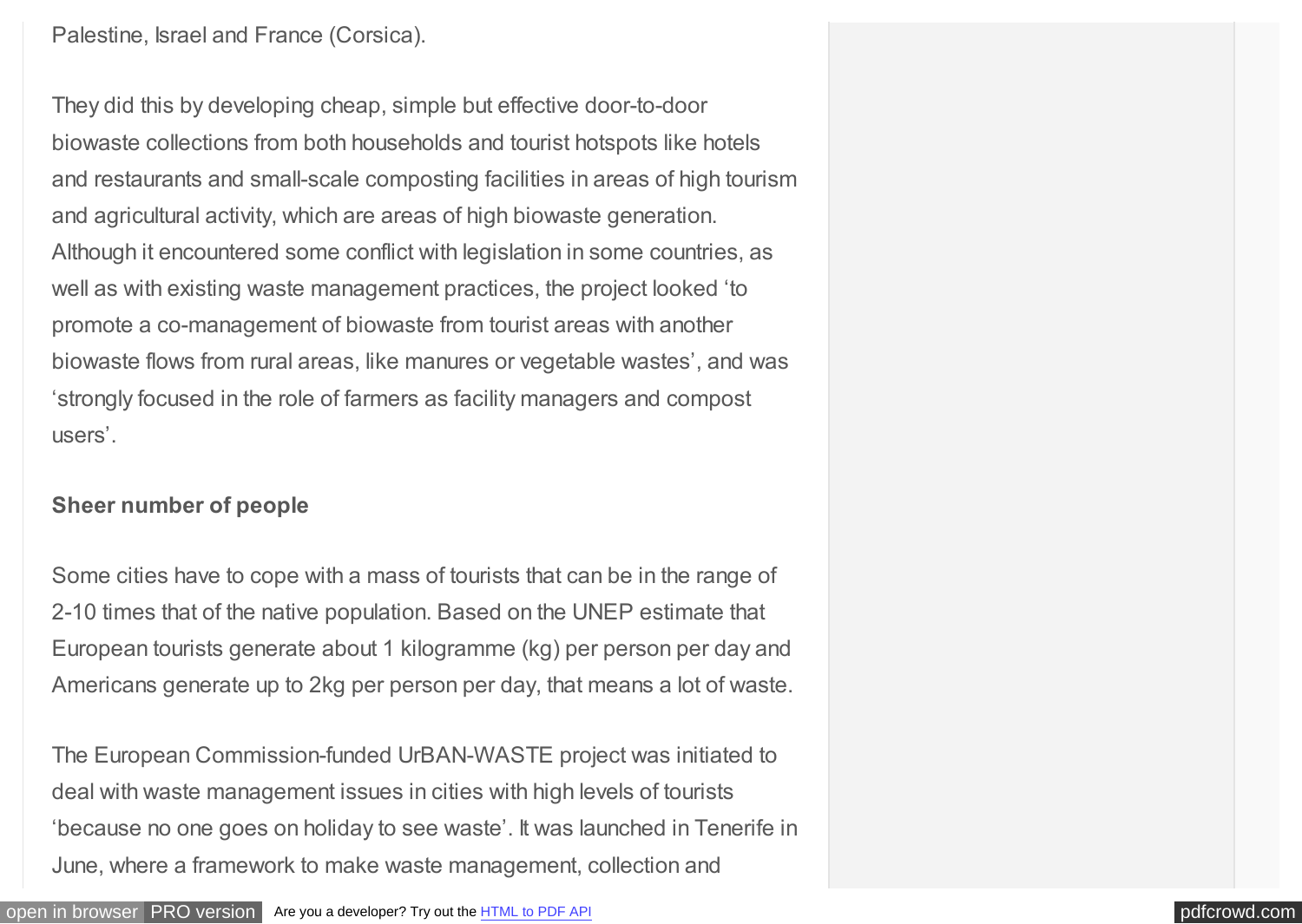treatment as sustainable as possible was developed.

The consortium of 28 partners has been funded under the Horizon 2020 programme, and will involve pilots of 'eco-innovative and gender-sensitive waste prevention and management strategies', including projects aimed at reduction and recycling.

These will be trialled across Europe in cities such as Copenhagen, Florence and Lisbon and will include developing innovations including a mobile app that will reward holidaymakers for 'low-waste behaviour'.

The majority of these projects involve cities that are members of the Association of Cities and Regions for Recycling and sustainable Resource management (ACR+), a global network of local authorities and other organisations that work together to promote sustainable waste management.

So when you go on holiday, do forget your work and your problems, but spare a thought for the people dealing with your rubbish. While you're away, don't forget about your waste.

[PRINT](#page-0-0) [E-MAIL](#page-0-0) [SHARE](#page-0-0)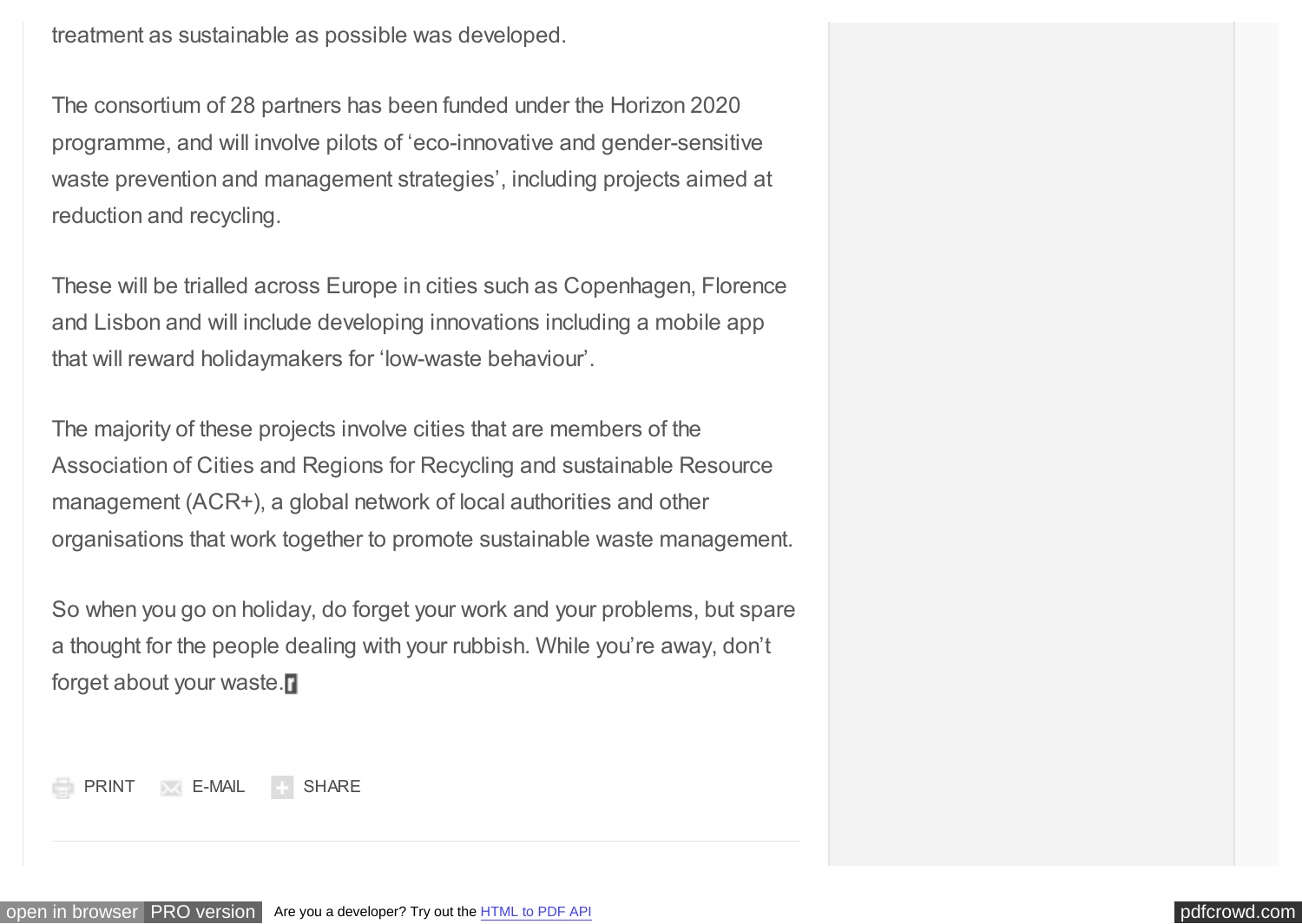<span id="page-8-0"></span>

| Add a Comment                                                                         |                                                                                                                      |
|---------------------------------------------------------------------------------------|----------------------------------------------------------------------------------------------------------------------|
| 0 Comments<br><b>Resource Magazine</b>                                                |                                                                                                                      |
| E Share<br>Recommend                                                                  |                                                                                                                      |
| Start the discussion                                                                  |                                                                                                                      |
| Be the first to comment.                                                              |                                                                                                                      |
| <b>D</b> Add Disqus to your site<br><b>Subscribe</b><br>$\boxtimes$<br><b>Privacy</b> |                                                                                                                      |
| <b>SITEMAP</b>                                                                        | <b>GET IN TOUCH</b>                                                                                                  |
| <b>DIRECTORY</b><br><b>EVENTS</b><br><b>ABOUT</b>                                     | Resource Media Limited, Create Centre, B Bond Warehouse,<br>o<br>Smeaton Road, Bristol, Avon, BS1 6XN<br>01179030698 |
| • EDITORIAL                                                                           | info@resource.uk.com<br>び                                                                                            |